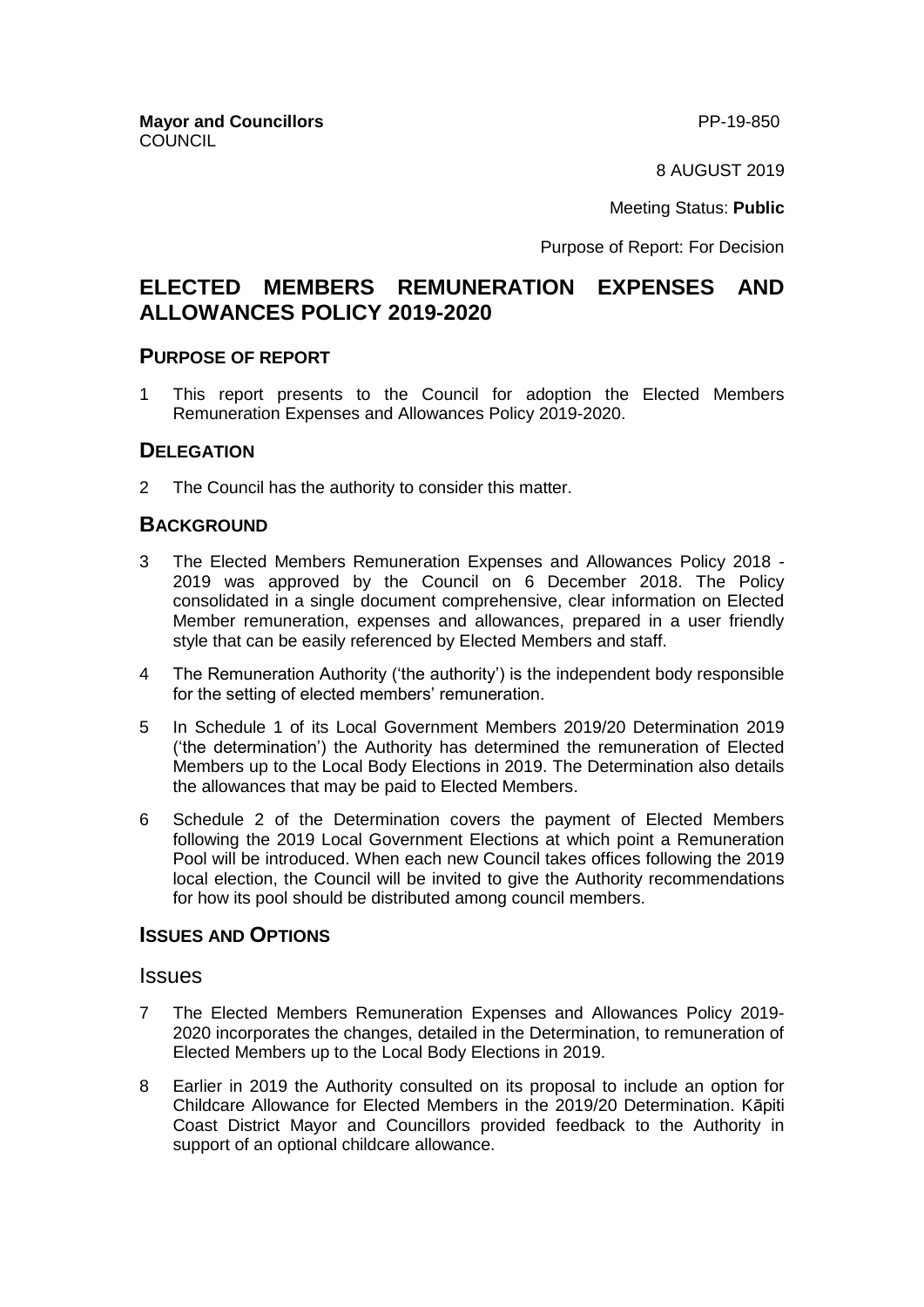- 9 Following that consultation process, in this years' determination the Remuneration Authority has given local authorities the option of paying a childcare allowance to Elected Members.
- 10 The Authority made the childcare allowance an annual rate so it can be used in as flexible a way as possible. This allows individual councils to set an hourly rate so long as the total amount paid per annum to an elected member does not exceed the annual limit shown in the determination.
- 11 This provision has been included in the Council's Elected Member Remuneration Expenses and Allowances Policy 2019-2020, to be applied according to the following conditions.
	- a) Childcare Reimbursements apply according to the following conditions:
		- i. The member is a parent or guardian of the child, or is a person who usually has responsibility for the day-to-day care of the child (not on a temporary basis); and
		- ii. the child is under 14 years of age; and
		- iii. the childcare is provided by a person who is not a family member and does not ordinarily reside with the member; and
		- iv. the member provides evidence satisfactory to the authority of the amount paid for child care.
		- v. Childcare allowance will be paid at a rate of \$120 per day retrospectively for the month; not exceeding a total amount of \$6000 per annum OR
		- vi. An annual amount of \$6000 paid retrospectively for the year.
- 12 The draft Elected Members Remuneration Expenses and Allowances Policy 2019-2020 includes updated information on
	- Remuneration increases
	- An increase in the Communication Allowance to Community Board Members covering use of personal computer and printer to bring the allowance in line with the recommended amount in the determination.
	- An increase in the vehicle mileage allowance per kilometre
	- Childcare allowance

## **CONSIDERATIONS**

### Policy considerations

- 13 The Elected Members Remuneration Expenses and Allowances Policy 2019- 2020 (as at Appendix 1) replaces the Elected Members Remuneration Allowances and Expenses Policy 2018- 2019.
- 14 The implementation of this policy will be randomly checked by the Council Auditors as part of the audit process.
- 15 Changes will be captured in the document version control together with the date adopted by Council.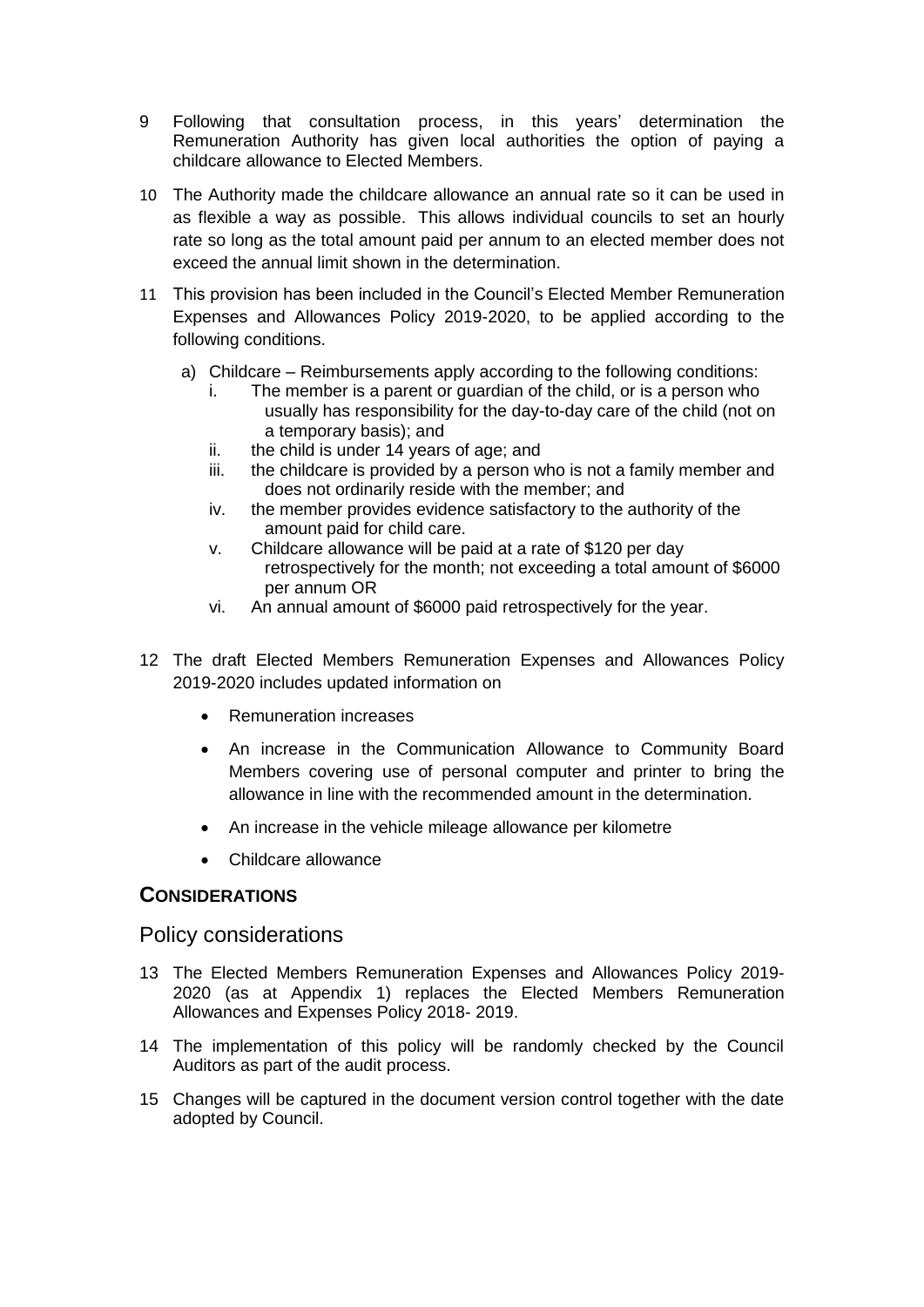### Legal considerations

16 There are no additional legal considerations.

#### Financial considerations

- 17 Under the Local Government Amendment Act 2012 the local authority must "demonstrate prudent management of its revenues, expenses, assets, liabilities, investments, or general financial dealings."
- 18 The budget for Elected Members Remuneration, Expenses and Allowances will be amended in line with the Determination and Policy.

#### Tāngata whenua considerations

19 There are no tāngata whenua considerations.

#### **SIGNIFICANCE AND ENGAGEMENT**

#### Significance policy

20 This matter has a low level of significance under the Council's Significance and Engagement Policy.

#### Engagement planning

21 An engagement plan is not needed to implement this decision.

#### Publicity

22 The signed policy will be available to view on the Kāpiti Coast District Council website.

## **RECOMMENDATIONS**

23 That Council adopts the Elected Member Remuneration Expenses and Allowances Policy as at Appendix 1 of report PP-19-850.

**Report prepared by Approved for submission Approved for submission**

| Leyanne Belcher           | Sean Mallon                    | Janice McDougall               |
|---------------------------|--------------------------------|--------------------------------|
| <b>Democracy Services</b> | <b>Group Manager</b>           | <b>Group Manager</b>           |
| <b>Manager</b>            | <b>Infrastructure Services</b> | <b>People and Partnerships</b> |